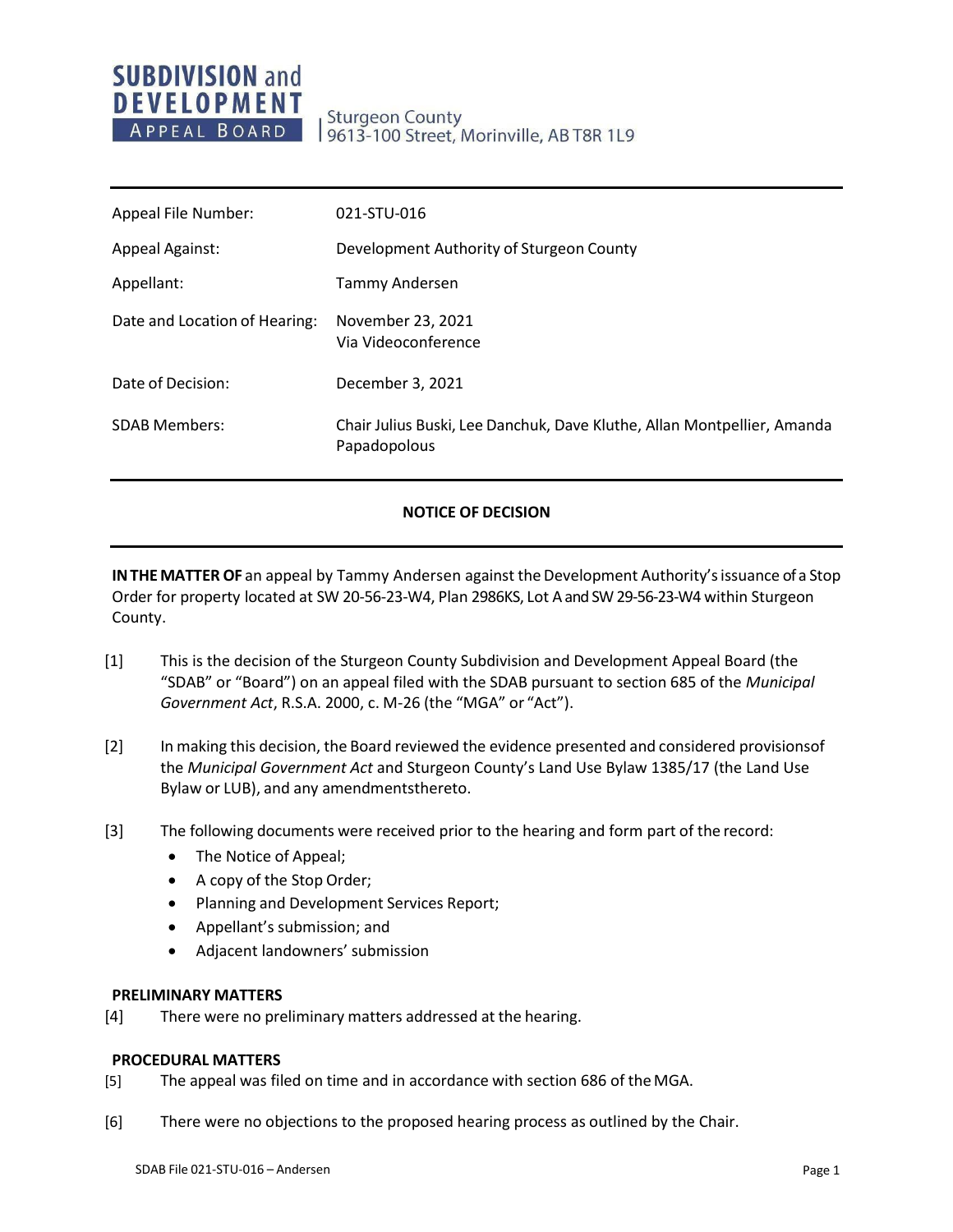

- [7] There were no objections to the composition of the Board hearing the appeal.
- [8] The Board is satisfied that it has jurisdiction to deal with this matter.

#### **ISSUES**

- [9] The Appellant raised the following grounds of appeal:
	- The business is a historic farm that has been in operation since 1956. The farm primarily produces vegetables and is not an outdoor recreation centre.
	- A Special Events Permit signed on July 8, 2021, in effect until December 31, 2021, states "In the absence of an Ag Tourism designation within the Sturgeon County Land Use Bylaw, whilst recognizing the value that Prairie Gardens and Adventure Farms provides the residents of Sturgeon County and beyond, this agreement is an amendment to the Special Events Bylaw 1329/14 for the remainder of 2021."

#### **RECOMMENDATION OF THE DEVELOPMENT AUTHORITY**

Tyler McNab, representative for the Development Authority, provided a presentation which outlined the reasons for the Development Authority's issuance of the Stop Order:

- [10] Under Land Use Bylaw 1385/17, Prairie Gardens and Adventure Farm is considered two different types of development:
	- An *Intensive Agriculture* use as per Part 18 of the Land Use Bylaw, which *means a horticultural operation which may be accessory to an extensive agriculture or extensive livestock use that, generally operates on smaller tracts of land. Without restricting the generality of the foregoing, this may include nurseries, greenhouses, market gardens, u-pick farms, tree farms, fish farms, stud farms and sod farms. This use accommodates site visits to an agricultural parcel for customers for the purchasing of farm products. This does not include Cannabis Production and Distribution or Cannabis Retail Sales;* and
	- *Recreation Facility, Outdoor use* as per Part 18 of the Land Use Bylaw, which *means development providing facilities which are available to the public at large for sports and active recreation conducted outdoors. Typical uses include golf courses, driving ranges, clubhouses, go-cart tracks, sports fields, tennis courts, unenclosed ice surfaces or rinks, rodeo grounds, athletic fields, boating facilities, swimming pools, bowling greens, riding stable and fitness trails. This use does not include a public park or shooting range.*
- [11] Prairie Gardens has been in operation for approximately 65 years and as such the *Intensive Agriculture* use may be considered a non-conforming use.
- [12] A non-conforming use must be "lawful" at the time it is commenced. At the start of the *Intensive Agriculture* use in 1956, a development permit may not have been required and thus the use itself may have been a non-conforming use. However, under the MGA and the Land Use Bylaw, a nonconforming use cannot expand. Therefore, while the original use may be entitled to continue as a nonconforming use, the expansion cannot.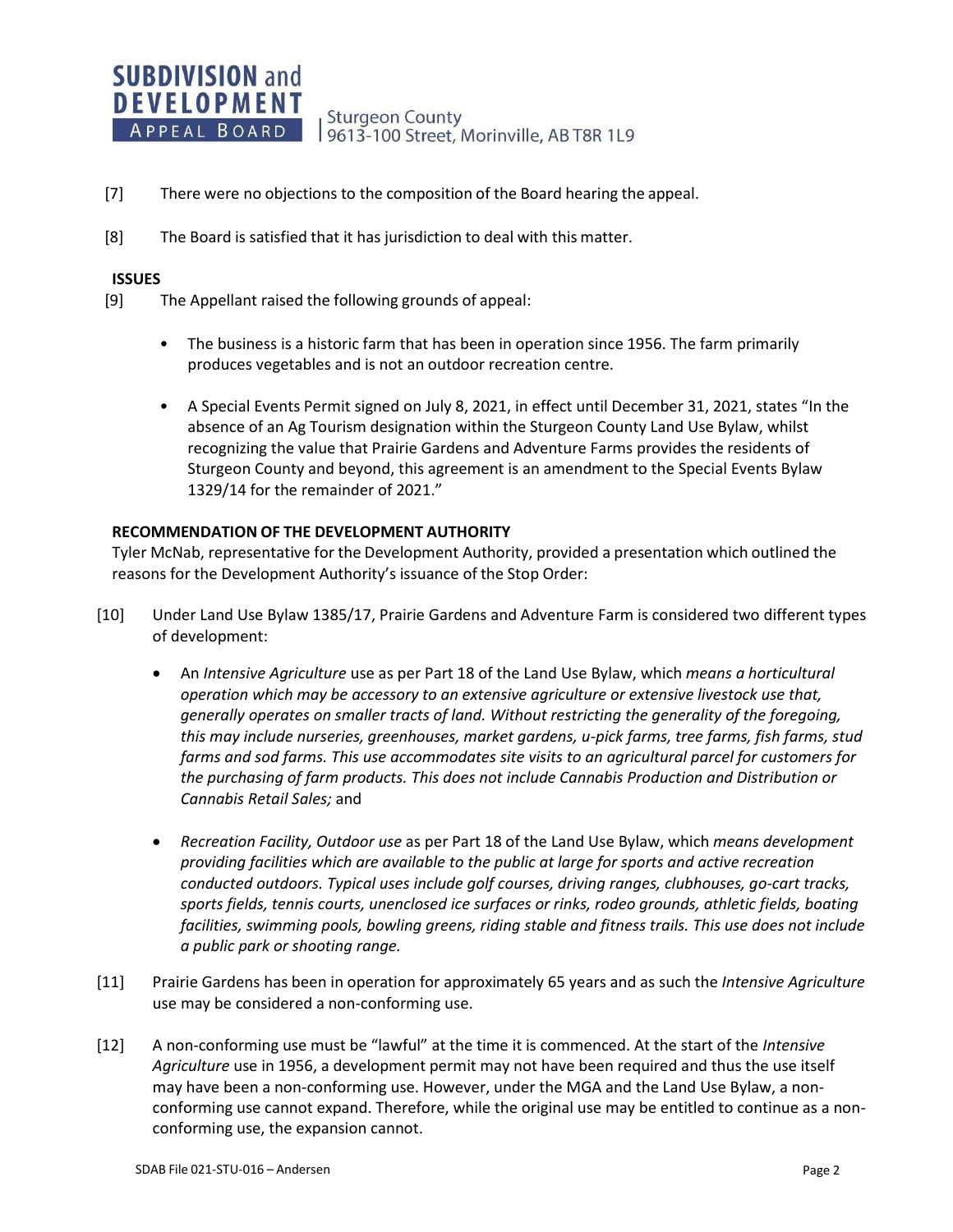**DEVELOPMENT Sturgeon County** APPEAL BOARD 9613-100 Street, Morinville, AB T8R 1L9

[13] The *Intensive Agriculture* use that existed in 1956 as a non-conforming use has expanded since that time and thus requires a new development permit to continue operations in their current state. Any expansion of a non-confirming use, such as any new buildings, no matter how small, would require a development permit per section 643(4) of the MGA:

> *A non-conforming use of part of a lot may not be extended or transferred in whole or in part to*  any other part of the lot and no additional buildings may be constructed on the lot while the *non-conforming use continues.*

- [14] Additionally, Prairie Gardens and Adventure Farm has created a second element to the operation being an "Adventure Farm", which meets the *Recreation Facility, Outdoor* use within the Land Use Bylaw. The property is being used in a recreation and tourism focused manner including pricing for admission, event venue for parties, retreats and weddings, wagon rides, cannons, and other activities that do not have a direct link to a farm-product sale.
- [15] The *Recreation Facility, Outdoor* use is neither a permitted nor a discretionary use within the AG-Agriculture district and would require a redistricting of the property in order for a development permit to be approved.
- [16] On October 15, 2021, a Stop Order was personally served to Tammy Andersen by Sturgeon County's Chief Administrative Officer, with an order to stop operations of the unpermitted *Intensive Agriculture*  use and of the *Recreation Facility, Outdoor* use with an effective date of 12:01 a.m., Monday, October 18, 2021.
- [17] On October 27, 2021, Sturgeon County entered into a forbearance agreement with the Appellant that restricts Sturgeon County from enforcing the Land Use Bylaw or Stop Order in consideration of a series of tasks and deadlines that must be met by the Appellant.
- [18] In regard to the 2021 Special Event License issued to Prairie Gardens and Adventure Farm, the licence does not overrule the regulations within the Land Use Bylaw and contains the following wording:

*Nothing in this licence relieves any person from any requirement to obtain any additional licence, permit or approval under any other Bylaw of the Municipality or any provincial or federal statute or regulation.*

- [19] While in the past, Administration has chosen not to enforce aspects of the Land Use Bylaw, specifically the Appellant not having the adequate development permits for *Intensive Agriculture* use or *Recreation Facility, Outdoor*, the issuance of the Special Event License for 2021 has no bearing on the Stop Order issued.
- [20] The forbearance agreement allows the continuation of the development with some deadlines and restrictions up to October 22, 2022. Nothing approved in the Special Event License expiring on December 31, 2021 would be restricted as long as the Appellant complies with the forbearance agreement.

**SUBDIVISION and**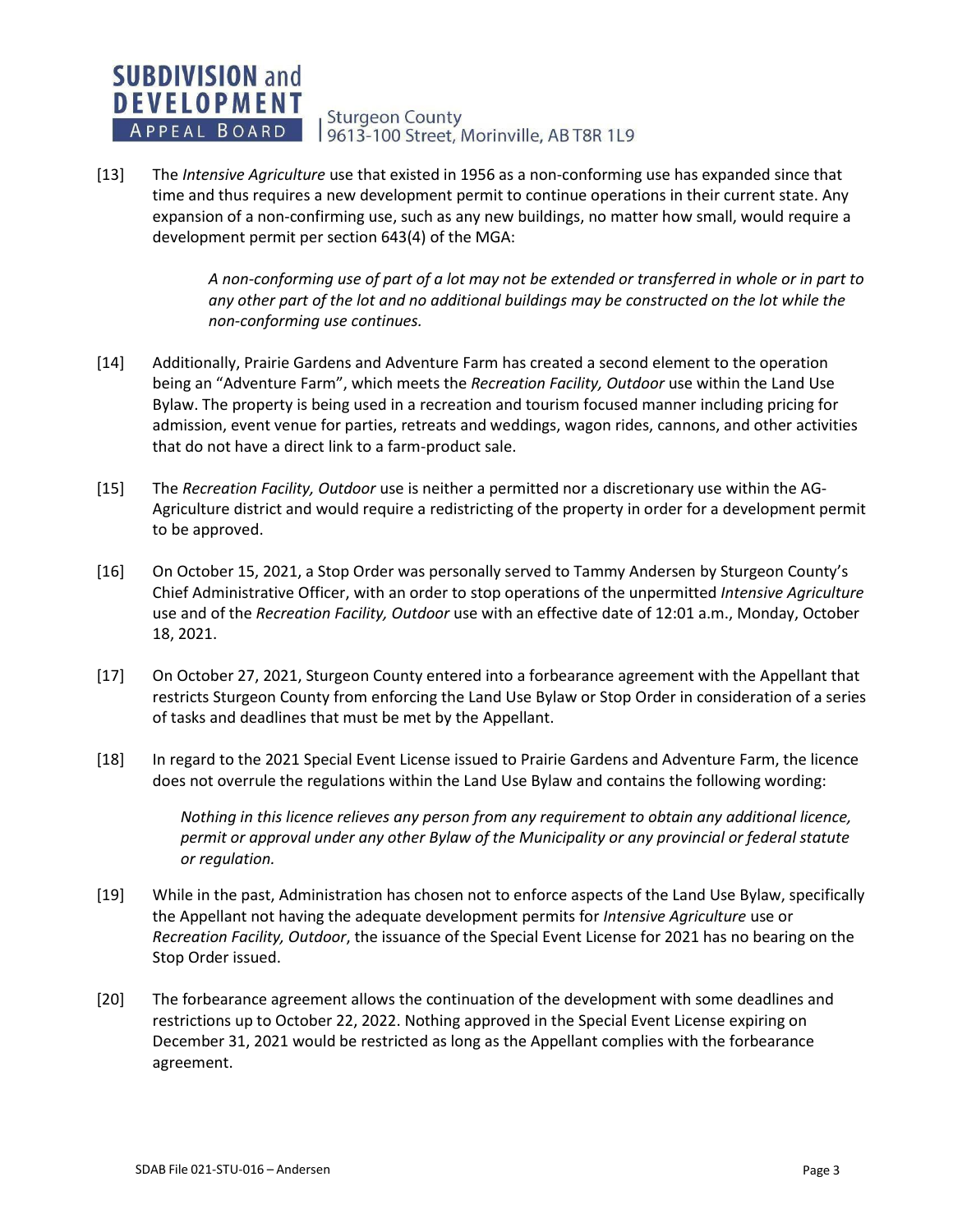**Sturgeon County** 9613-100 Street, Morinville, AB T8R 1L9

#### **SUMMARY OF APPELLANT'S POSITION**

- [21] The Appellant has farmed on SW 20-56-23-W4, for over 37 years and on parcel SW 29-56-23-W4 for 20 years along with her husband. The land has been in production for over 100 years.
- [22] This is an agriculture production facility that meets the definition of a farm in accordance with section 11.1 of the Land Use Bylaw.
- [23] The operation fits within the *Extensive Agriculture* use as defined in the Land Use Bylaw as being:

*An agricultural use including a system of tillage, which depends upon large areas of land for the raising of crops and includes customer site visits that are associated with the operations. This does not include Cannabis Production and Distribution.*

The *Extensive Agriculture* use does not require a development permit under the Land Use Bylaw.

- [24] The Appellant disagrees with Administration that the facility should be considered a *Recreation Facility, Outdoor* because they do not offer any of the specified activities under the definition in the Land Use Bylaw, which includes golf courses, driving ranges, clubhouses, go-cart tracks, sports fields, tennis courts, unenclosed ice surfaces or rinks, rodeo grounds, athletic fields, boating facilities, swimming pools, bowling greens, riding stables, or fitness trails.
- [25] All activities offered, and value-added enterprises, are educational and directly linked to agricultural or horticultural production. These activities pre-date the version of the Land Use Bylaw adopted in 2017 as the facility has been in operation since 2001.
- [26] The Appellant received no communication from the County after the adoption of the 2017 Land Use Bylaw to inform her of any amendments or to advise her of a requirement to apply for an *Intensive Agriculture* permit.
- [27] There have been valid permits in place since 1964 and Special Event Permits signed every year since 2016.
- [28] There were other options available that the County could have pursued prior to issuing the Stop Order and she has demonstrated her willingness to work collaboratively with the County.
- [29] The Stop Order was not properly issued as the facility does not fall within the definition of *Recreation Facility, Outdoor*. It is an *Extensive Agriculture* use that does not require a development permit under the Land Use Bylaw.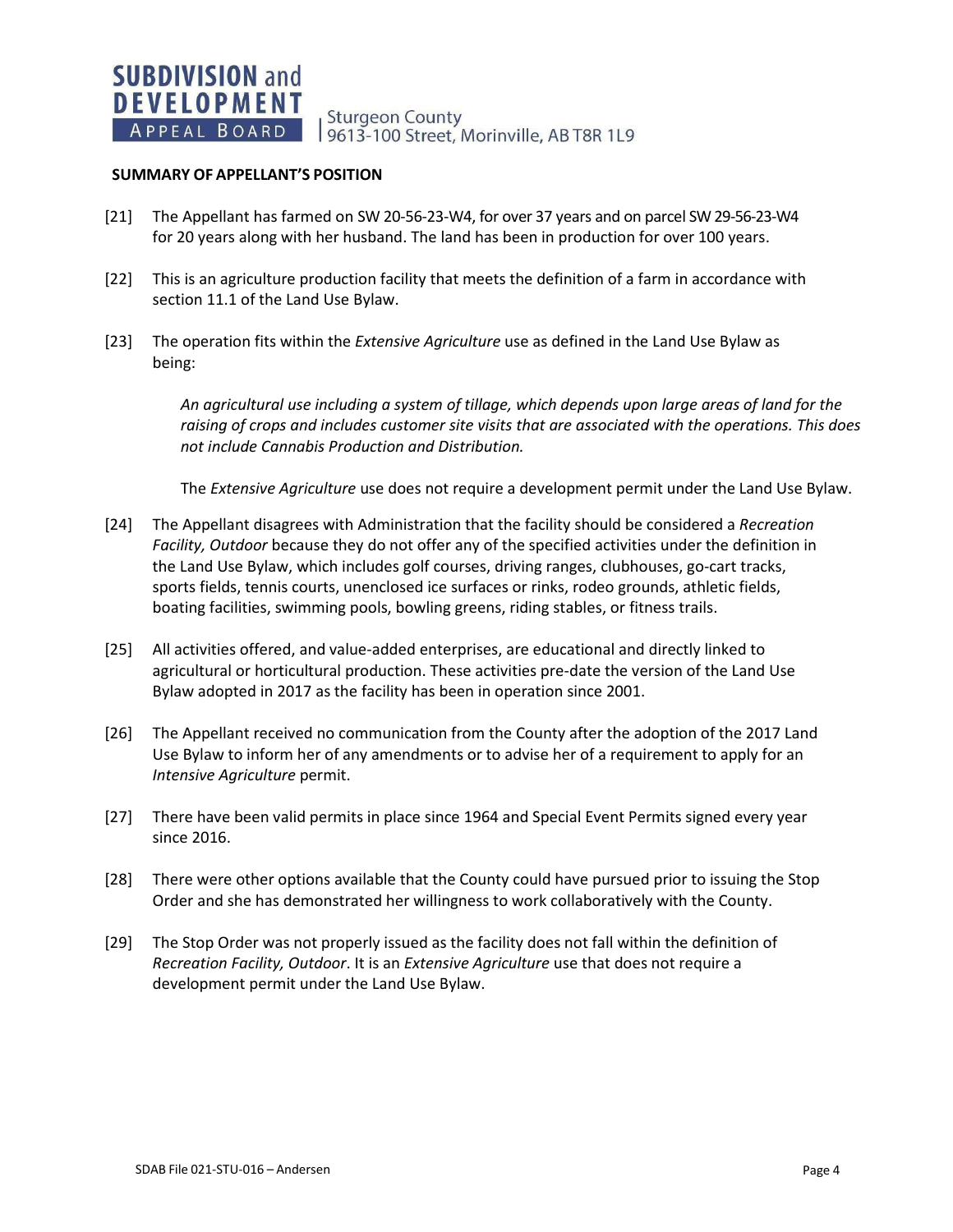**Sturgeon County** 9613-100 Street, Morinville, AB T8R 1L9

#### **SUBMISSIONS OF ADJACENT LANDOWNERS**

- [30] Adjacent landowners Kevin Allen and Hugh Allen spoke in favour of the appeal, noting that the business is valuable to the community and that they have not experienced any negative impacts as a result of the development. The Appellant and her husband are pioneers of the industry and should be permitted to diversify their agricultural business to make it more profitable. The Board also received letters of support from residents and employees of the business.
- [31] Adjacent landowners Cheryl Gerlock, Fred Fibi, and Angela Sime spoke against the appeal, noting that there is constant noise from the property, that patrons have trespassed on neighbouring properties, that there are significant traffic and parking issues due to a large number of visitors to the facility, and that the Appellant has not complied with the conditions of her Special Events License by failing to notify neighbouring landowners of events occurring at the facility.

#### **DECISION**

**[32] The Board UPHOLDS the Stop Order issued by the Development Authority on October 15, 2021 and AMENDS the Stop Order to set the deadline to comply to October 22, 2022.**

#### **REASONS FOR THE DECISION**

- [33] In dealing with a Stop Order, the Board's inquiry is confined to whether or not the Stop Order was properly issued by the Development Authority. In order to make this determination, the Board must determine whether there has been a contravention of the MGA or the Land Use Bylaw. Evidence relating to the merits of the proposed development or community support for the proposed development is not relevant. If the Board determines that there has been a contravention, then the Board may uphold a Stop Order but exercise its discretion and give the recipient more time to comply with the terms of the Order.
- [34] The Board finds that the properties in question are zoned AG Agriculture, and that the following approvals relate to these properties:
	- 1972 a Building Permit was issued for a Residence.
	- 1973 a Letter was issued allowing for the operation of a Garden Tool Rental Centre.
	- 1978 a Building Permit was issued for a Mobile Home.
	- 1979 a Building Permit was issued for a Mobile Home.
	- 1997 A Development Permit was issued for the construction of two, 27-foot wide greenhouses for wholesale growing with no retail access.
	- Since 2017 multiple "Event Tent" Building permits were issued for use with events on these properties.
	- July 2021 a Special Event License was issued allowing a series of events to be approved pursuant to Bylaw 1329/14.
- [35] The Board considered the evidence presented, including excerpts from the Prairie Gardens and Adventure Farm website presented by the Development Officer that the business has expanded from a greenhouse operation with a prohibition on retail access to a facility that provides train/wagon rides, corn mazes, a petting farm, camp and bonfire sites, workshops, parties, retreats, weddings, birthdays, holidays, a pumpkin and corn cannon, and other recreation and tourism activities. The Appellant submitted to the Board that not only does the business sell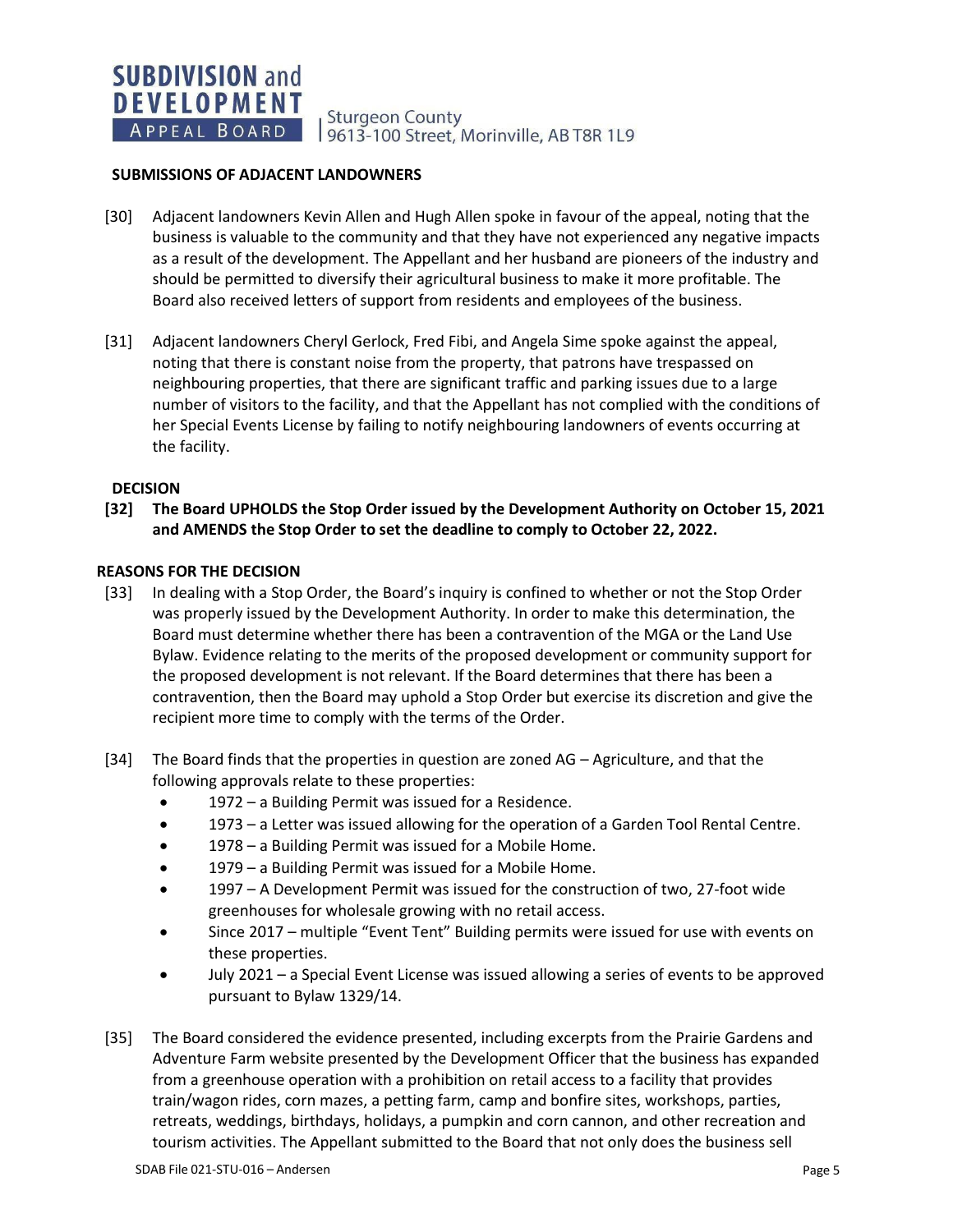

**SUBDIVISION and DEVELOPMENT** 

9613-100 Street, Morinville, AB T8R 1L9

products on the property, but patrons must purchase an agricultural product as part of the price of admission.

- [36] The photographs provided by adjacent landowners of visitors to the facility parking in highway ditches support the Development Officer's assertion that the development has become more intensive over time as the construction of two greenhouses with a prohibition of retail access would not generate the traffic and parking issues demonstrated by the adjacent landowners. Adjacent landowners submitted that the number of visitors has increased, creating traffic, parking, and safety concerns.
- [37] The Board received several letters of support from adjacent landowners and received verbal submissions from neighbouring property owners expressing support for this local business and the benefits it provides, including employment opportunities for local people. The Board does not find employment considerations legitimate land use planning purposes, and therefore placed no weight on these submissions.
- [38] The Appellant provided evidence that she received a Special Event License that allows her to continue to operate to December 31, 2021. The Board finds that the issuance of the 2021 Special Event License does not override Land Use Bylaw regulations. The License itself provides:

*Nothing in this licence relieves any person from any requirement to obtain any additional licence, permit or approval under any other Bylaw of the Municipality or any provincial or federal statute or regulation.*

[39] The Board considered whether the activities on the property fall within *Extensive Agriculture* use or *Intensive Agriculture* use. The Land Use Bylaw sets out the following definitions:

> *Extensive Agriculture* means an agricultural use including a system of tillage, which depends upon large areas of land for the raising of crops and includes customer site visits that are associated with the operations. This does not include Cannabis Production and Distribution.

> *Intensive Agriculture* means a horticultural operation which may be accessory to an extensive agriculture or extensive livestock use that, generally operates on smaller tracts of land. Without restricting the generality of the foregoing, this may include nurseries, greenhouses, market gardens, u-pick farms, tree farms, fish farms, stud farms and sod farms. This use accommodates site visits to an agricultural parcel for customers for the purchasing of farm products. This does not include Cannabis Production and Distribution or Cannabis Retail Sales.

Based on the evidence as set out above, the Board is of the view that the activities occurring at the property go beyond the *Extensive Agriculture* use and fit within the *Intensive Agriculture*  use.

The Board then considered whether the *Intensive Agriculture* use is a non-conforming use that does not require a development permit.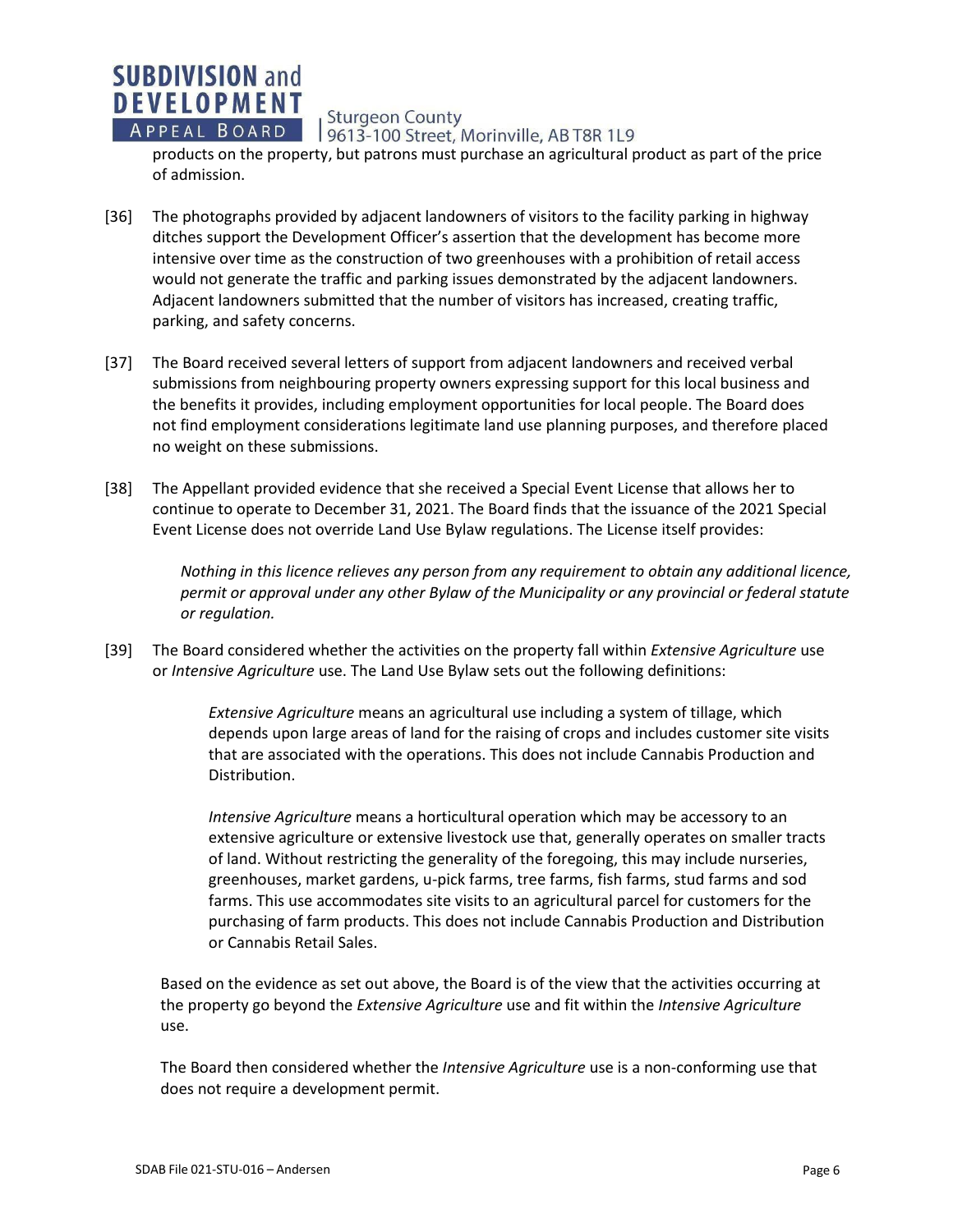#### **SUBDIVISION and DEVELOPMENT Sturgeon County** APPEAL BOARD 9613-100 Street, Morinville, AB T8R 1L9

- [40] Section 643 of MGA states that where there is a use or a building on a parcel of land which when it was commenced was legal at that time, that it will continue to be a legal non-conforming use even if there are subsequent amendments to the Land Use Bylaw. The Board finds that although the two approved greenhouses may be a non-conforming use, the recreational and tourism aspects of the business are an expansion of the non-conforming use and therefore require a development permit.
- [41] The Board finds that, due to the increased intensity of use beyond what was approved, the Stop Order was properly applied.
- [42] Having determined that the Stop Order was properly applied, the Board considered the timelines to comply with the Stop Order. The Board considered the forbearance agreement disclosed by the Development Officer, specifically section 6, which provides that no enforcement of the Stop Order shall take place until October 22, 2022. The timelines in the forbearance agreement were mutually agreed to by both parties and therefore the Board considers them reasonable and applies them to the Stop Order.
- [43] For these reasons, the Board upholds the Stop Order and sets the deadline to comply to October 22, 2022.

KBush

Julius Buski, Chair

*Pursuant to Section 688(1)(a) of the Municipal Government Act (MGA), an appeal of a decision of the Subdivision and Development Appeal Board lies with the Alberta Court of Appeal on a matter of law or jurisdiction. In accordance with Section 688(2)(a), if a decision is being considered, an application for* permission to appeal must be filed and served within 30 days after the issuance of the decision and, notice of *the application for permission must be provided to the Subdivision and Development Appeal Board and in accordance with Section 688(2)(b), any other personsthat the judge directs.*